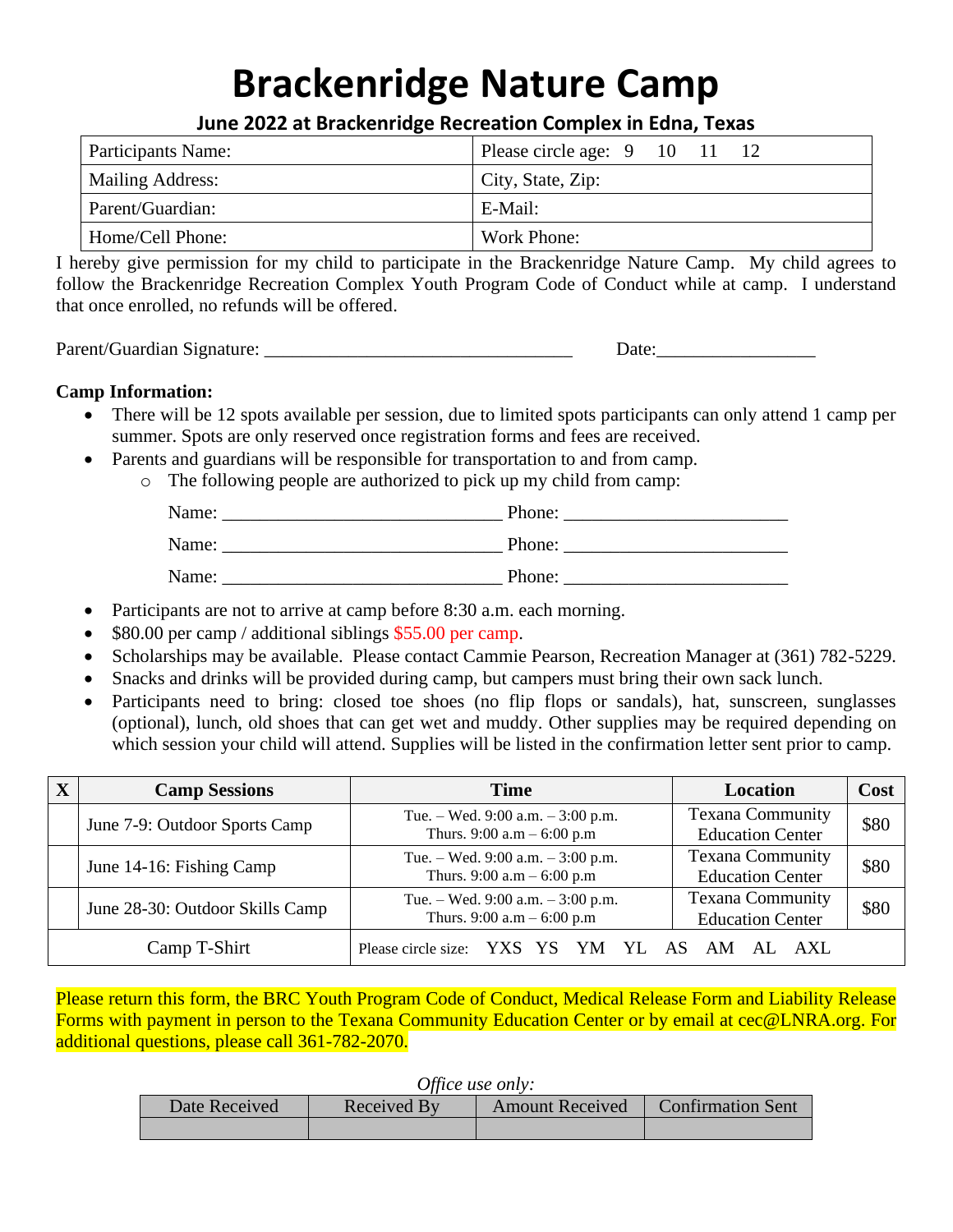# **Brackenridge Recreation Complex Youth Program Code of Conduct**

#### **Purpose**

The purpose of the Brackenridge Recreation Complex Youth Program (BRC YP) is the positive development of youth. We believe in creating a fun and safe environment that encourages youth to spend time outdoors with nature. We expect all persons involved in the Brackenridge Recreation Complex Youth Program to practice behaviors that foster this purpose.

In order to provide the best camp experience for your child, we ask that prior to registrations, you consult with the camp director regarding any special needs of your child. Due to the fact that there are some medical or behavioral circumstances that our staff is not trained nor qualified to perform, children will be enrolled on an individual basis. We will make every attempt to serve all children.

#### **Code of Conduct**

- Participants are encouraged to attend all program sessions. Participants should engage themselves in the activities being made available as part of the BRC YP.
- Participants are expected to arrive prior to the start time and be picked up at the end of the day.
- Participants are asked to remain at the program through entire session. If a participant should need to leave early, only those designated on the registration form may pick up the participant.
- Participants are expected to respect and follow the directions of the program director, staff and volunteers.
- Participants should respect the property of others and be responsible for themselves and their own property. Deliberate destruction or damage of facilities or equipment will not be tolerated. Financial responsibility for any damages caused by deliberate action will be assumed by the participant and/or the participant's parents/guardians. The same applies to the property and personal items of other participants.
- Participants should dress appropriately based upon the guidelines established.
- Possession, distribution, or use of alcoholic beverages, illegal drugs, tobacco products, and unauthorized prescription drugs are not allowed at BRC YP.
- Animals and pets should be left at home unless needed to accommodate a disability.
- Cell phones will be allowed at BRC YP. If the phone become a distraction, the device may be taken up and returned to the participant at the end of the program day.
- Any conduct not specifically covered by this Code of Conduct, but deemed inappropriate by the program director, will be addressed at the end of the day.

#### **Consequences**

Unacceptable behavior during a Brackenridge Recreation Complex Youth Program will result in consequences to the participant. Consequences may include:

- Early release from a BRC YP daily session.
- Removal of participant from the current year's program.
- Denial of future participation in BRC YP.

**I have discussed and reviewed this Code of Conduct with my child. I understand that failure to abide by this Code of Conduct may result in the consequences listed above which includes no refund. In the event that this code is violated, I agree to come to the program and pick up my child, at the request of the program director.**

**Parent/Guardian's Signature: \_\_\_\_\_\_\_\_\_\_\_\_\_\_\_\_\_\_\_\_\_\_\_\_\_\_\_\_\_\_\_\_\_\_\_\_\_ Date: \_\_\_\_\_\_\_\_\_\_\_\_\_\_\_\_**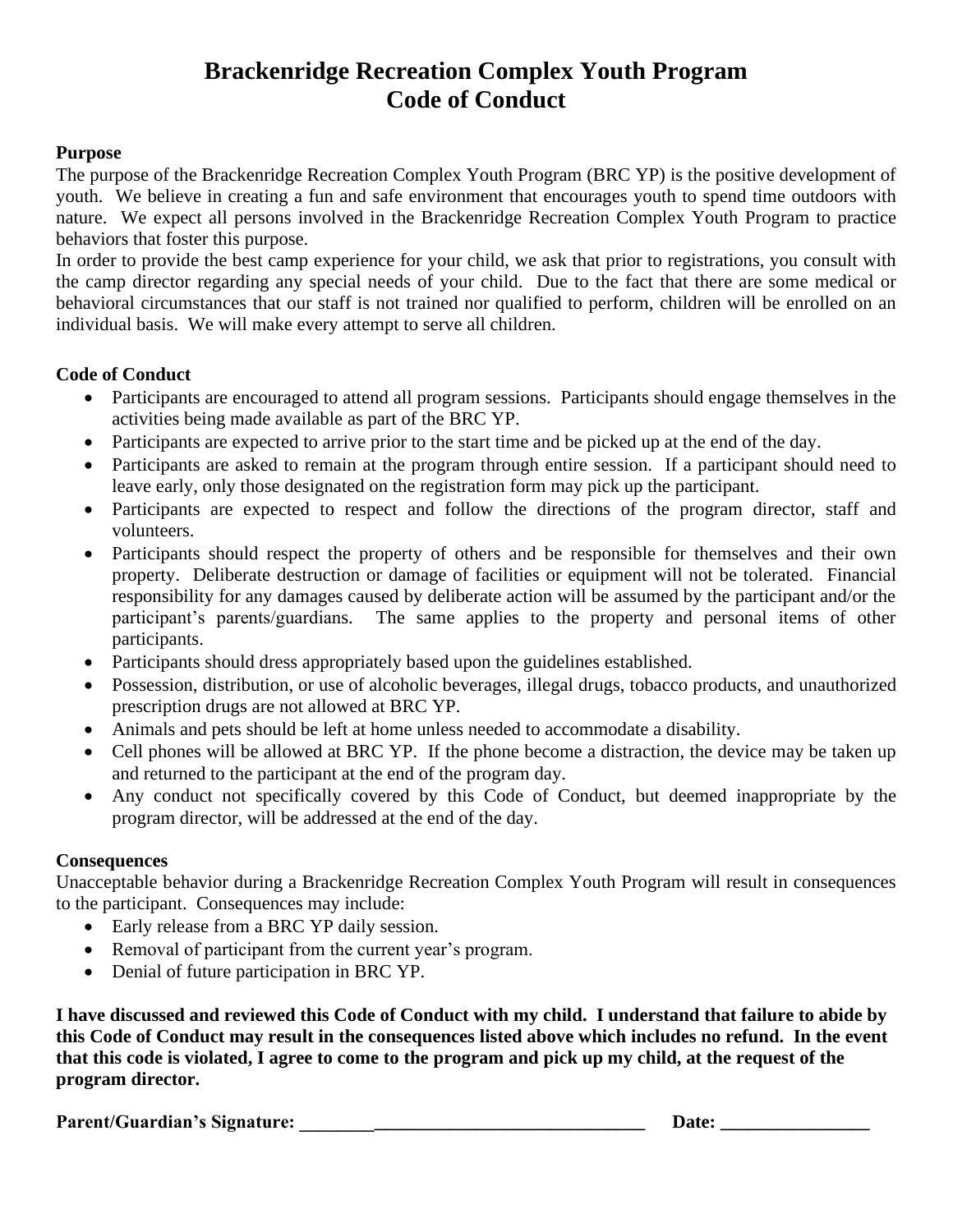## **Parent's Release of Liability, Hold Harmless Agreement and Acceptance of Risks**

In consideration to participate in any way in the Brackenridge Recreation Complex Youth Programs, I, represent that I am the participant's parent and/or legal guardian and that I understand the nature of the activities and the participant's experience and capabilities and believe that participant to be qualified to participate in the registered activities.

I understand that there are inherent risks associated with the registered activities and conditions that might be considered dangerous to my minor child at the complex which may include hazardous snakes and insects, depth and temperature of water, weather conditions, and the use of sporting equipment, including but not limited to paintball guns, fishhooks, canoes, and kayaks.

In consideration for my minor child being allowed to participate in Brackenridge Recreation Complex Youth Programs, I, for myself and on behalf of my heirs, assigns and personal representatives, and next of kin, hereby release Brackenridge Recreation Complex, Lavaca-Navidad River Authority and any partnering organizations or individuals from all liability, claims, demands, losses or damages (whether to person or property), whether caused in whole or in part by the negligence of the indemnified party. I further release Brackenridge Recreation Complex, Lavaca-Navidad River Authority and any of the partnering organizations or individuals from any liability regarding transportation of my child during participation in these programs.

**By signing this agreement, I acknowledge that I have read and fully understand the terms of this agreement and have signed it freely and without any inducement and assurance of any nature and intend the release and indemnity contained herein to be a complete and unconditional release of and indemnification against all liability to the greatest extent allowed by law. I agree that if any portion of the agreement is held to be invalid the balance, notwithstanding, shall continue in full force and effect.**

| Parent/Guardian Signature: | 10 t/ |
|----------------------------|-------|
|----------------------------|-------|

### **Parent's Photo Release**

I give permission and consent for \_\_\_\_\_\_\_\_\_\_\_\_\_\_\_\_\_\_\_\_\_\_\_\_\_\_\_\_\_\_\_\_\_\_\_\_\_\_ (insert minor's name) to allow photographs to be taken during the Brackenridge Recreation Complex Youth Program activities. I further give permission and consent that any such photography may be published and used by Brackenridge Recreation Complex and its agents, to illustrate and promote the youth program experience at the Brackenridge Recreation Complex.

Parent/Guardian Signature: \_\_\_\_\_\_\_\_\_\_\_\_\_\_\_\_\_\_\_\_\_\_\_\_\_\_\_\_\_\_\_\_\_\_\_\_\_\_\_\_\_\_\_ Date: \_\_\_\_\_\_\_\_\_\_\_\_\_\_\_\_\_

## **COVID-19 Release Form**

I acknowledge that the Brackenridge Recreation Department is taking reasonable measures to prevent the transmission of COVID-19 consistent with applicable public health guidelines. I also acknowledge and recognize that it is impossible to ensure that the camp is 100% free of COVID-19 and that being at the camp contains innate risks that cannot be eliminated regardless of the care taken to avoid the spread of COVID-19.

I acknowledge, understand, and appreciate that these and other risks are inherent in participating in the summer camp.

Parent/Guardian Signature: \_\_\_\_\_\_\_\_\_\_\_\_\_\_\_\_\_\_\_\_\_\_\_\_\_\_\_\_\_\_\_\_\_\_\_\_\_\_\_\_\_\_\_ Date: \_\_\_\_\_\_\_\_\_\_\_\_\_\_\_\_\_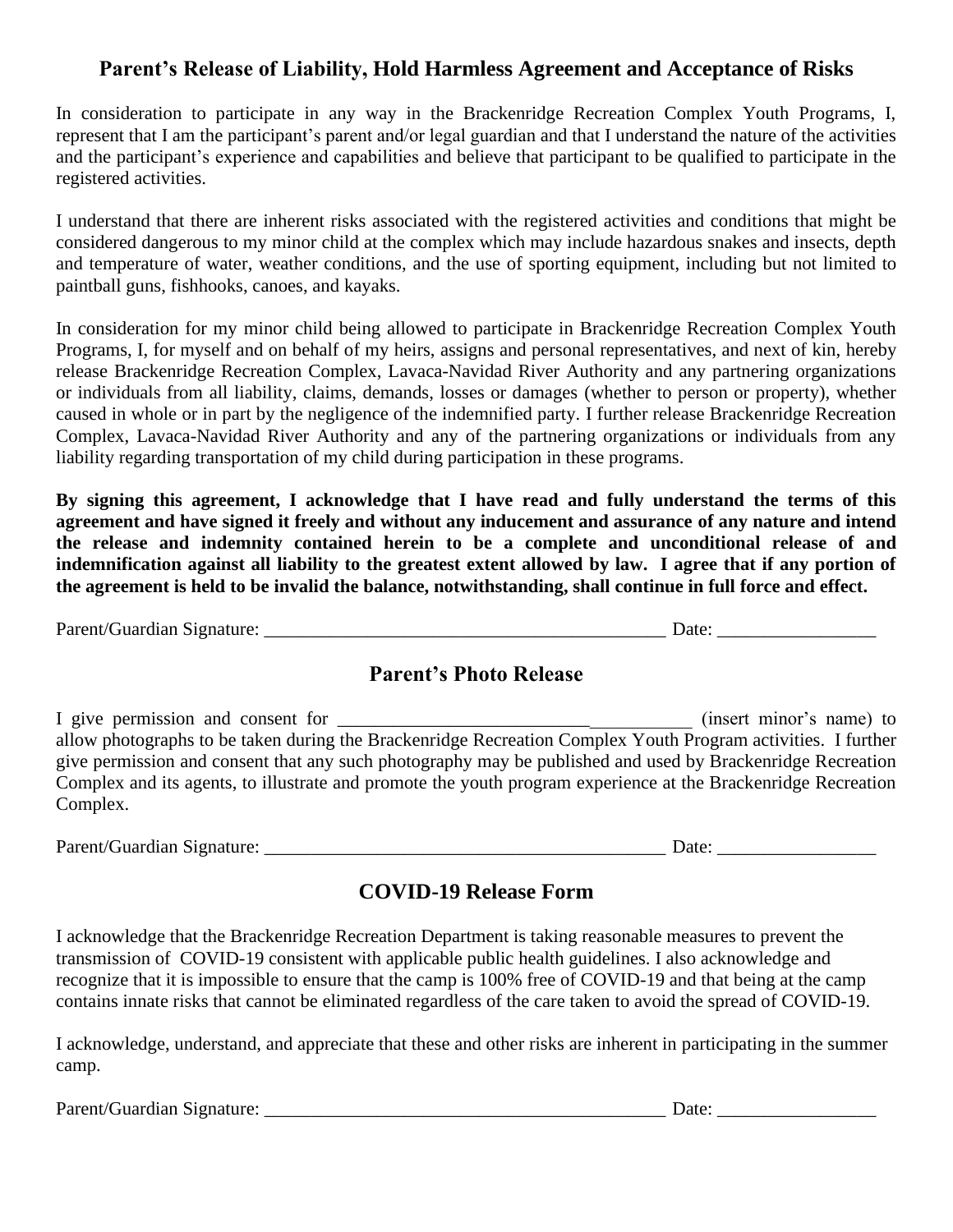# **Medical Release Form**

Instructions: A parent/guardian must complete this form for the camper. Attach any additional needed information, including a copy of health insurance cards, or other needed information. If your camper has any special conditions, needs, or limitations, you must speak with the Camp Director before being accepted into the camp program.

# *Camper Information*

| <b>Emergency Contacts</b>                                                                      |             |                     |                                                                                                                                                                                                                                       |  |
|------------------------------------------------------------------------------------------------|-------------|---------------------|---------------------------------------------------------------------------------------------------------------------------------------------------------------------------------------------------------------------------------------|--|
|                                                                                                |             |                     |                                                                                                                                                                                                                                       |  |
|                                                                                                |             |                     |                                                                                                                                                                                                                                       |  |
|                                                                                                |             |                     |                                                                                                                                                                                                                                       |  |
|                                                                                                |             |                     |                                                                                                                                                                                                                                       |  |
|                                                                                                |             |                     |                                                                                                                                                                                                                                       |  |
|                                                                                                |             |                     |                                                                                                                                                                                                                                       |  |
| <b>Medical Insurance</b>                                                                       |             |                     |                                                                                                                                                                                                                                       |  |
|                                                                                                |             |                     | This camper is covered by health/accident insurance or Medicaid. YES NO                                                                                                                                                               |  |
|                                                                                                |             |                     |                                                                                                                                                                                                                                       |  |
|                                                                                                |             |                     |                                                                                                                                                                                                                                       |  |
| <b>Allergies:</b><br>Does this camper have allergies: YES _____ NO____                         |             |                     | This camper is allergic to: __Food ___ Medicine ___the environment (hay fever, insect stings, etc.) ___Other<br><u> 1989 - Johann Barn, mars an deus an deus de la propinsie de la propinsie de la propinsie de la propinsie de l</u> |  |
| <b>Allergy Emergency Medications:</b><br>Does this camper have allergy medication: YES____ NO_ |             |                     | <u> 1989 - Johann Stoff, deutscher Stoff, der Stoff, der Stoff, der Stoff, der Stoff, der Stoff, der Stoff, der S</u>                                                                                                                 |  |
| <b>Medication Name</b>                                                                         | Amount/dose | Route (ex: inhaled) | When it is Given                                                                                                                                                                                                                      |  |
| Benedryl/                                                                                      |             |                     |                                                                                                                                                                                                                                       |  |
| Diphenhydramine                                                                                |             |                     |                                                                                                                                                                                                                                       |  |
| Epipen/                                                                                        |             |                     |                                                                                                                                                                                                                                       |  |
| epiPen Jr.                                                                                     |             |                     |                                                                                                                                                                                                                                       |  |

YES\_\_ NO \_\_\_ This camper will bring allergy medication but does not need to have it nearby at all times. Medication may be stored in the camp office.

YES\_\_ NO\_\_\_ This camper will bring allergy medications and must have it nearby at all times.